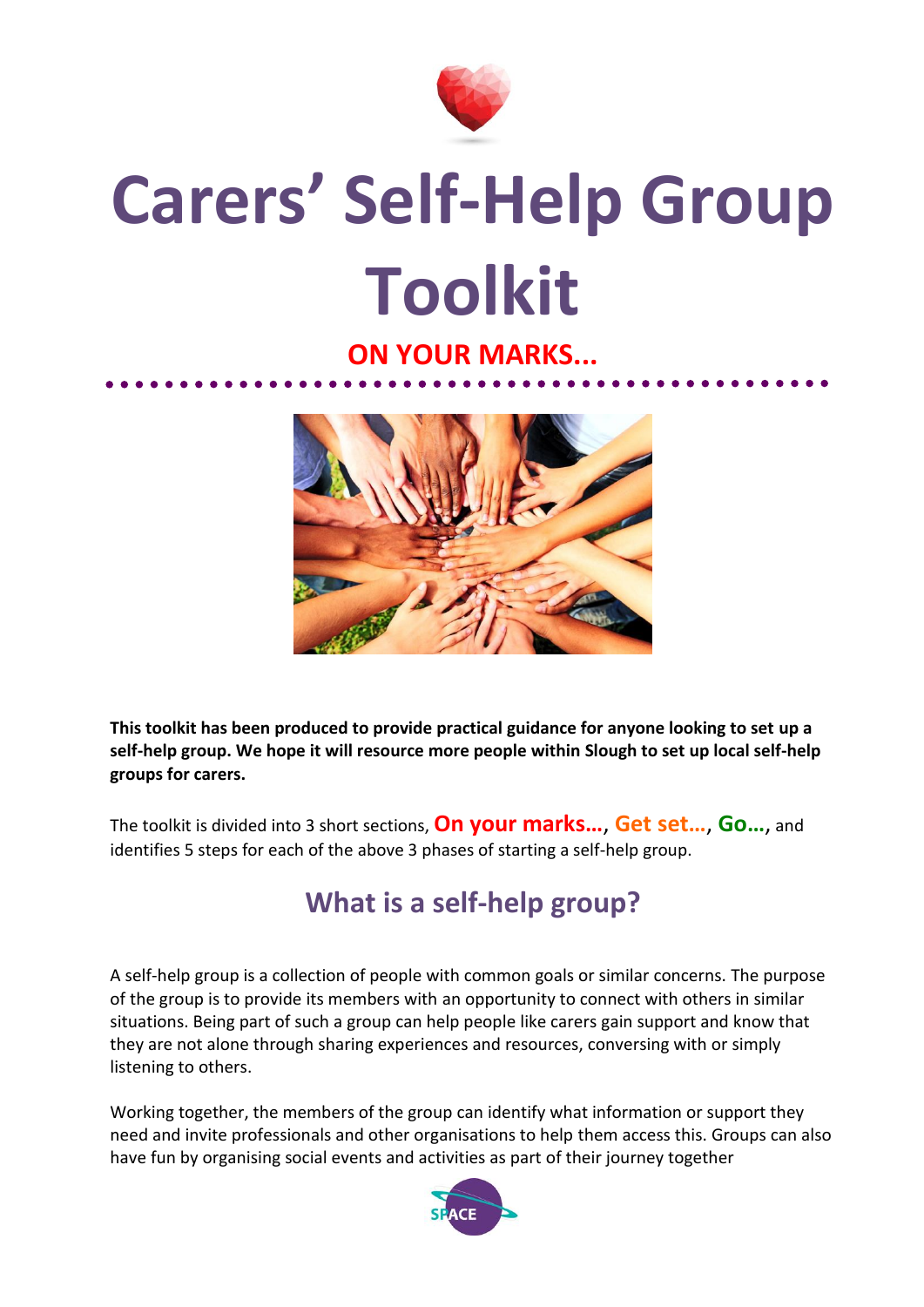

## **ON YOUR MARKS...**

**Don't reinvent the wheel ...** before starting to set up a self-help group take some time to look into what other groups already exist in your area. Is setting up a new group the best way forward? A good place to start when identifying what other groups are already active in your area is the Slough online community database, which can be found at [www.sloughgetinvolved.org.uk](http://www.sloughgetinvolved.org.uk/)

**Ask others to help ...** starting a self-help group takes time. If you are thinking about starting a group, therefore, it is worth exploring whether there are 2 or 3 other people who might be interested in helping you. Try to find people who understand the need for the group and are passionate to see it happen.

**Decide on the group's purpose and how it will function ...** one of the first steps in starting a self-help group is to think about its purpose. Will it exist to provide information and emotional support to its members or will the focus of the group centre on an activity or other service? Will the group run as a 'drop in' or will it be more structured than that? To move things forward, it will help if you can form some idea of how you see the group taking shape and agree this beforehand.

**Identify where and how often the group will meet ...** you will need to think about potential venues that are in a suitable location. Is it accessible for those who are less able or who have mobility issues? What are the public transport links like? Is there parking? These are all questions you will need to think through early on in the planning process.

You will also need to think through how often the group will meet. Groups can meet on a monthly, fortnightly or even weekly basis. It's worth considering meeting on the same day, e.g. the first Tuesday of each month, and thinking through the time of day the group will meet and what will work best for the type of people the group will be looking to support.

**Hold an initial meeting ...** before going any further you should consider organising an initial meeting in order to gauge the level of interest and whether there is sufficient momentum to get the group off the ground. Remember, this doesn't need to be a large meeting to be successful. It's good to have a specific focus for such a meeting that will appeal to those you are looking to attract. This could be a video, presentation or speaker. You may also want to divide the meeting into two halves – one half being more formal, with the other half being informal and therefore giving those present more of an opportunity to get to know one another. First impressions last, so it is important that you think through, plan and prepare for this meeting really well. What is it you want to get out of the meeting?